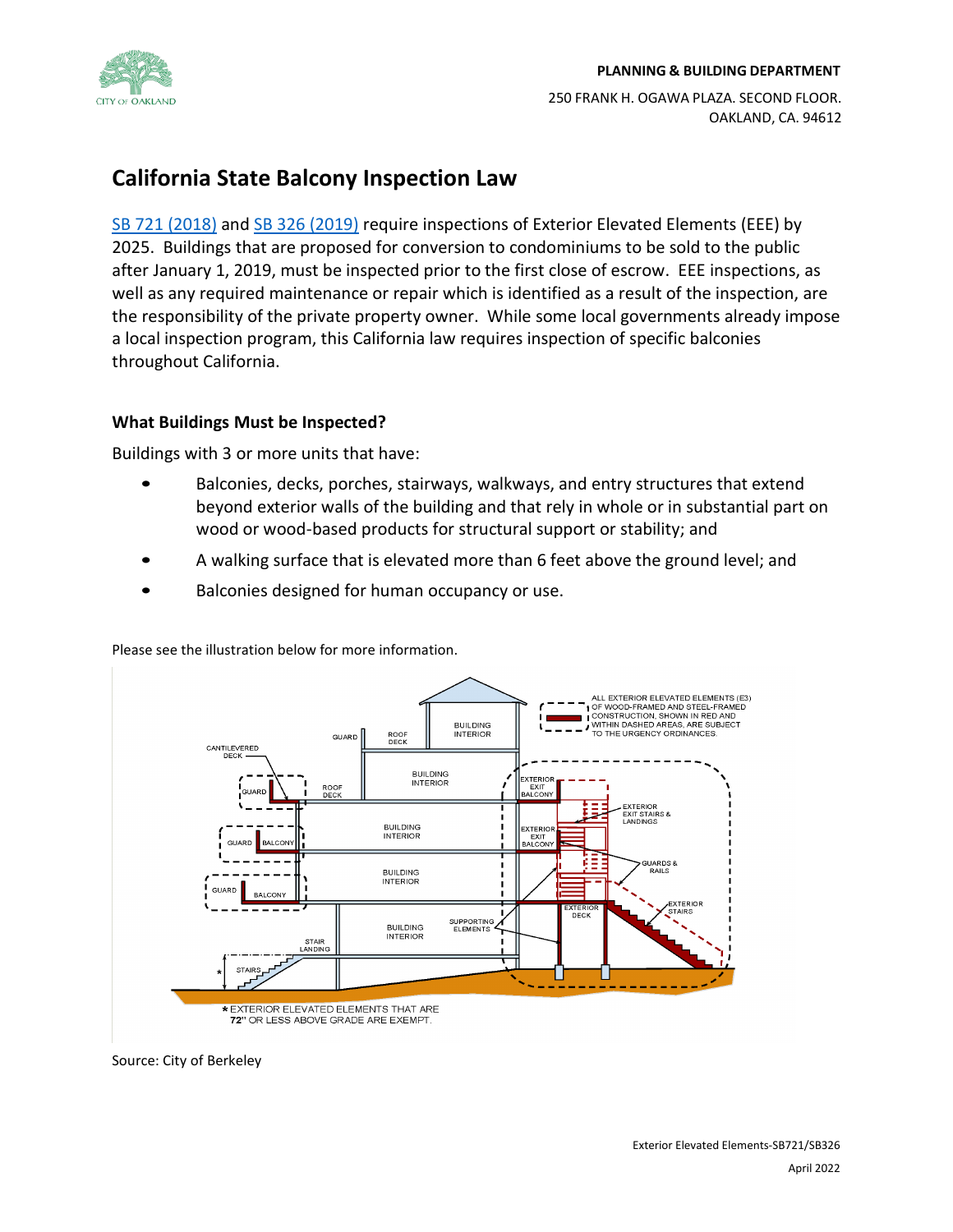

#### **PLANNING & BUILDING DEPARTMENT**

250 FRANK H. OGAWA PLAZA. SECOND FLOOR. OAKLAND, CA. 94612

## **When Must the Buildings be Inspected?**

Buildings that are proposed for conversion to condominiums to be sold to the public after January 1, 2019, must be inspected prior to the first close of escrow. Otherwise, inspections of the balconies, decks, porches, stairways, walkways, and entries as described above must be inspected by January 1, 2025, with certain exceptions, and requires subsequent inspections every 6 years.

The inspection of buildings for which a building permit application has been submitted on or after January 1, 2019, shall occur no later than 6 years following issuance of a certificate of occupancy from the local jurisdiction and shall otherwise comply with the provisions of this law.

If the property was inspected within 3 years prior to January 1, 2019, by an inspector as described in the law and a report of that inspector was issued stating that the exterior elevated elements and associated waterproofing elements are in proper working condition and do not pose a threat to the health and safety of the public, no new inspection shall be required until January 1, 2025.

### **Who Can Perform the Inspections?**

- A licensed architect,
- Licensed civil or structural engineer,
- General Contractor holding any or all A, B, or C-5 Licenses issued by the Contractors State License Board, with a minimum of 5 years' experience in constructing multistory wood frame buildings,
- Individuals certified as a building inspector or building official, as specified; (these individuals cannot be employed by the local jurisdiction while performing these inspections).

## **What Must the Inspection Cover?**

The inspection required by this law must, at a minimum, include:

- Identification of each exterior elevated element or associated waterproofing elements that, if found to be defective, decayed, or deteriorated to the extent that it does not meet its load requirements, would, in the opinion of the inspector, constitute a threat to the health or safety of the occupants.
- "Associated waterproofing elements" are defined to mean flashings, membranes, coatings, and sealants that protect the load-bearing components of exterior elevated elements from exposure to water and the elements.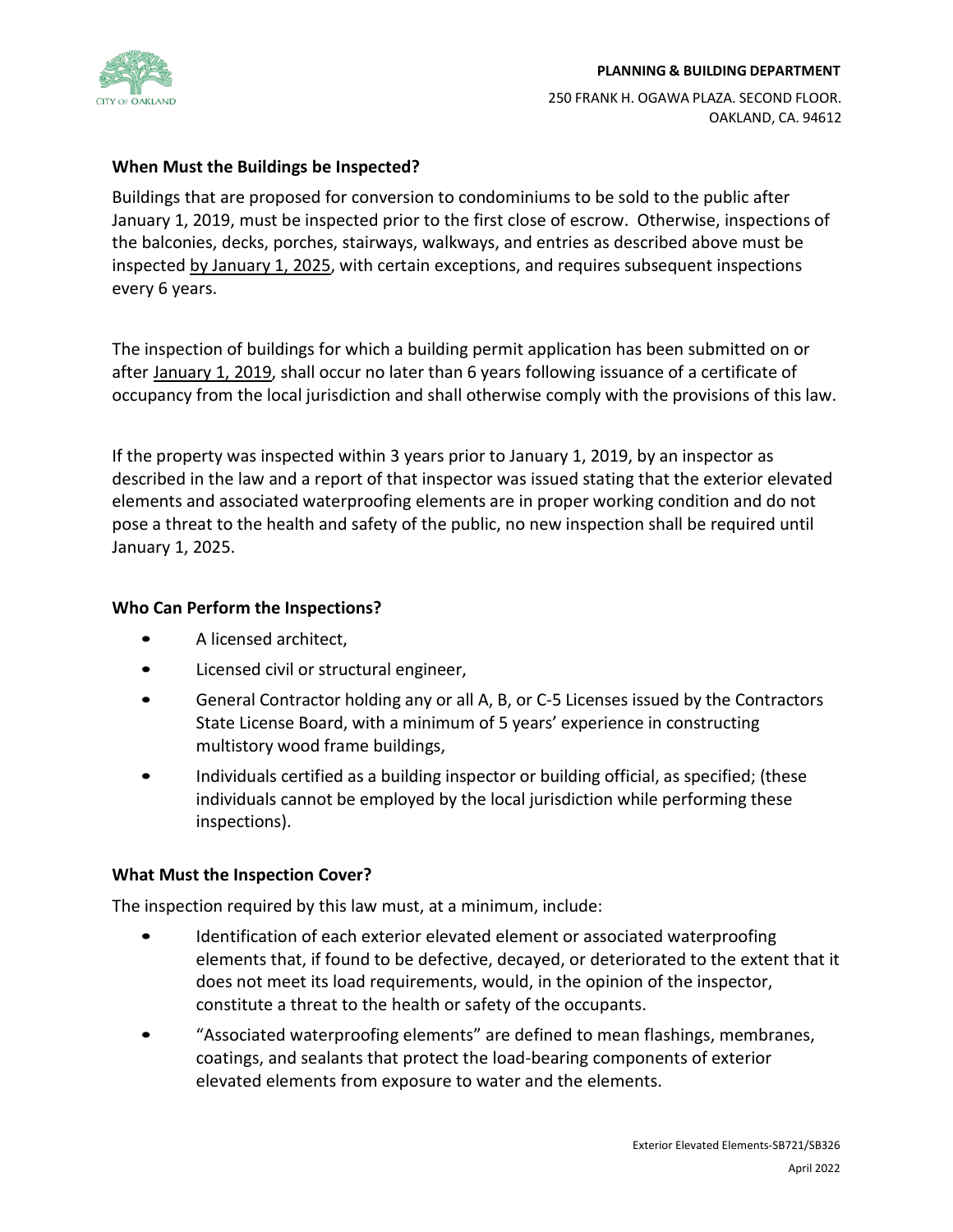

#### **PLANNING & BUILDING DEPARTMENT**

- Assessments of elevated elements using methods allowing for evaluation of their performance by direct visual examination or comparable means of evaluating their performance. For purposes of this section, a sample of at least 15 percent of each type of exterior elevated element shall be inspected.
- The evaluation and assessment shall address each of the following as of the date of the evaluation:
	- $\triangleright$  The current condition of the exterior elevated elements.
	- $\triangleright$  Expectations of future performance and projected service life.
	- $\triangleright$  Recommendations of any further inspection necessary.
	- $\triangleright$  Recommendations of any necessary repair or replacement.

## **The Report**

The inspector conducting the inspection shall produce an initial report and a final report indicating that any required repairs have been completed.

A written report of the evaluation stamped or signed by the inspector presented to the owner of the building or the owner's designated agent within 45 days of completion of the inspection.

The report shall include photographs, any test results, and narrative sufficient to establish a baseline of the condition of the components inspected that can be compared to the results of subsequent inspections. In addition to the evaluation required by this section, the report shall advise which, if any, exterior elevated element poses an immediate threat to the safety of the occupants, and whether preventing occupant access or conducting emergency repairs, including shoring, are necessary.

A copy of the inspection report must be presented to the owner of the building within 45 days of the completion of the inspection. The law requires that if the inspection reveals conditions that pose an immediate hazard to the safety of the occupants, the inspection report be delivered to the owner of the building within 15 days and emergency repairs be undertaken, as specified, with notice given to the local enforcement agency.

## **Who Keeps the Report?**

Copies of all inspection reports shall be maintained in the building owner's permanent records for not less than two inspection cycles and shall be disclosed and delivered to the buyer at the time of any subsequent sale of the building.